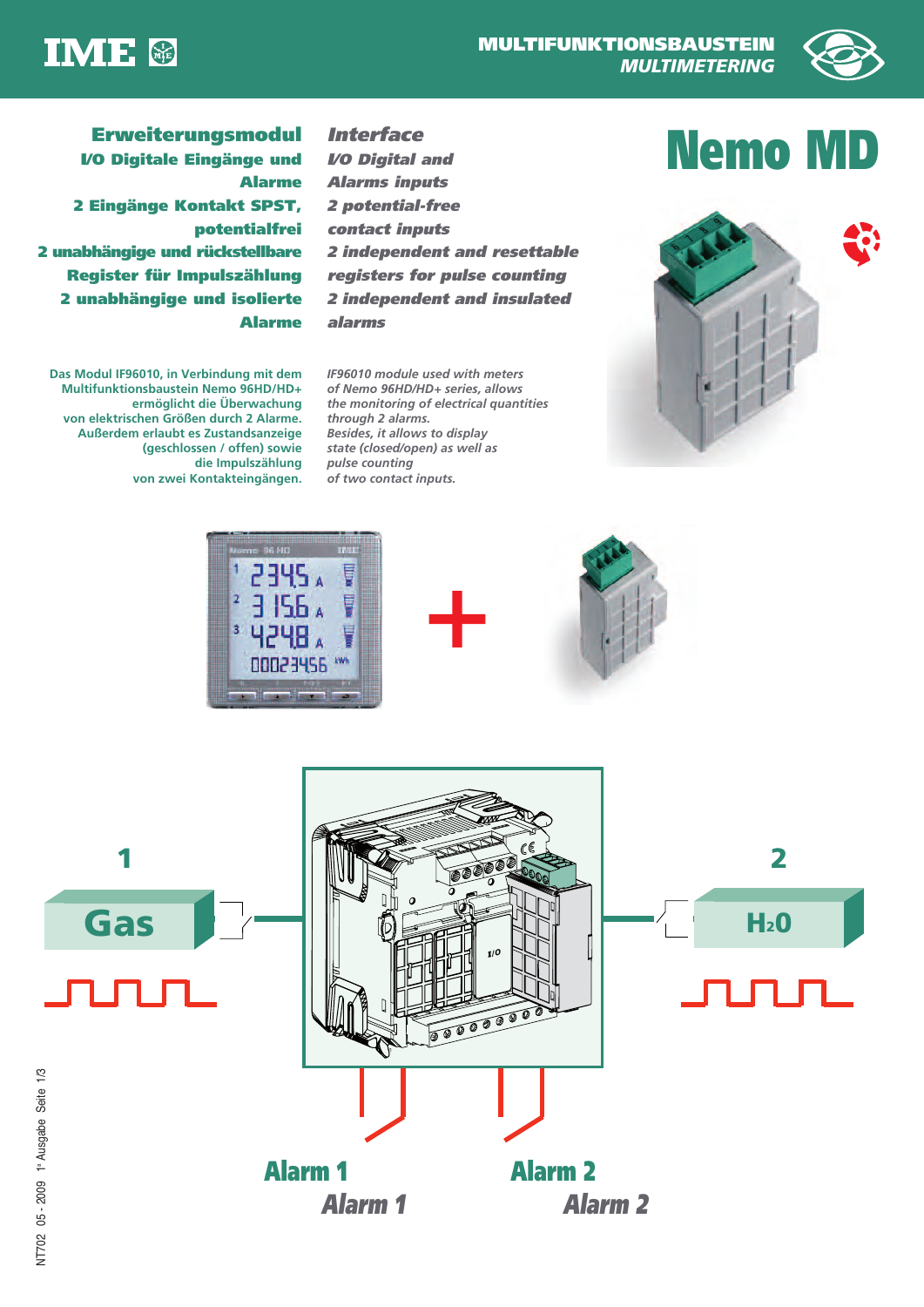## **IF96010 2 Eingänge SPST + 2 Alarme /** *2 SPST Inputs + 2 alarms*

#### **PROGRAMMIERBARE PARAMETER für jeden Alarm**

**Zugehörige Energie :** siehe Tabelle entsprechend dem programmiertem Anschluss im Messgerät

#### *PROGRAMMABLE PARAMETERS for each alarm*

*Associated energy: see table according to the connection programmed on the meter*

| <b>MEAS</b>      |                |                |                |  |
|------------------|----------------|----------------|----------------|--|
| 3n3E             | $3-3E$         | $3-2E$         | 1n1E           |  |
| U <sub>1</sub>   |                |                | U <sub>1</sub> |  |
| U <sub>2</sub>   |                |                |                |  |
| U3               |                |                |                |  |
| <b>U12</b>       | U12            | U12            |                |  |
| <b>U23</b>       | <b>U23</b>     | <b>U23</b>     |                |  |
| <b>U31</b>       | <b>U31</b>     | <b>U31</b>     |                |  |
| A1               | A <sub>1</sub> | A <sub>1</sub> | A <sub>1</sub> |  |
| A <sub>2</sub>   | A2             | A2             |                |  |
| A <sub>3</sub>   | A <sub>3</sub> | A <sub>3</sub> |                |  |
| <b>P1</b>        |                |                |                |  |
| P <sub>2</sub>   |                |                |                |  |
| P <sub>3</sub>   |                |                |                |  |
| VAr1             |                |                |                |  |
| VAr <sub>2</sub> |                |                |                |  |
| VAr3             |                |                |                |  |
| P                | P              | P              | P              |  |
| <b>VAr</b>       | <b>VAr</b>     | <b>VAr</b>     | <b>VAr</b>     |  |
| PF               | PF             | <b>PF</b>      | PF             |  |
| <b>FrEq</b>      | <b>FrEq</b>    | <b>FrEq</b>    | <b>FrEq</b>    |  |

| 3n3E                      | 4-Leiter Drehstromnetz, 3 Stromwandler                          | 3n3E             |
|---------------------------|-----------------------------------------------------------------|------------------|
| $3-3E$                    | 3-Leiter Drehstromnetz, 3 Stromwandler                          | $3-3E$           |
| $3-2E$                    | 3-Leiter Drehstromnetz, 2 Stromwandler Aron                     | $3-2E$           |
| 1n1E                      | Wechselstromnetz                                                | 1n1E             |
| U1-U2-U3                  | Phasenspannung                                                  | U1-U2-U          |
| U12-U23-U31               | Verkettete Spannung                                             | U12-U23          |
| $A1-A2-A3$                | Phasenstrom                                                     | $A1-A2-A$        |
| P1-P2-P3                  | Wirkleistung (Phase)                                            | $P1-P2-P3$       |
| P                         | Wirkleistung dreiphasig (einphasig. für Anschluss 1n1E)         | P                |
| VAr1-VAr2-VAr3            | Blindleistung (Phase)                                           | VAr1-VA          |
| VAr                       | Blindleistung dreiphasig (einphasig. für Anschluss 1n1E)        | VAr              |
| PF                        | Leistungsfaktor                                                 | ΡF               |
| FrEq                      | Frequenz                                                        | FrEa             |
| Grenzwert                 |                                                                 | <b>Intervent</b> |
| Alarmtype: min. und max.  |                                                                 | Type of a        |
|                           | Relaiszustand: Relais im Nomalzustand angezogen oder abgefallen | State of r       |
| Hysterese: 020%           |                                                                 | <b>Hysteres</b>  |
| Ansprechverzögerung: 099s |                                                                 | <b>Intervent</b> |
| Rückfallzeit: 099s        |                                                                 | Reset de         |
|                           |                                                                 |                  |

#### **AUSGANG**

| 2 Relais mit Wechselkontakt SPST-NO, potentialfrei                                          |  |  |  |
|---------------------------------------------------------------------------------------------|--|--|--|
| <b>Kontaktlast:</b> 5A 250V ac $\cos\varphi$ 1 – 3A 250V ac - $\cos\varphi$ 0,4 – 5A 30V dc |  |  |  |

#### **DIGITALE EINGÄNGE (nicht isoliert)**

|  | Anzahl der Eingänge: 2 |  |
|--|------------------------|--|
|  |                        |  |

**Eingangstyp:** Wechselkontakt SPST-NO, potentialfrei

**Input-Status-Anzeige:** offen - geschlossen

**Zwei Register zum Zählen der Anzahl von Impulsen (rücksetzbar) Zählregister:** 8-stellig

| 3n3E                                              | 3-phase 4-wire line, 3 systems                            |  |  |  |
|---------------------------------------------------|-----------------------------------------------------------|--|--|--|
| $3-3E$                                            | 3-phase 3-wire line, 3 systems                            |  |  |  |
| $3-2E$                                            | 3-phase 3-wire line, 2 Aron systems                       |  |  |  |
| 1n1E                                              | single-phase line                                         |  |  |  |
| U1-U2-U3                                          | Phase voltage                                             |  |  |  |
| U12-U23-U31                                       | Linked voltage                                            |  |  |  |
| $A1-A2-A3$                                        | Phase current                                             |  |  |  |
| $P1-P2-P3$                                        | Phase active power                                        |  |  |  |
| P                                                 | 3-phase active power (single-phase for 1n1E connection)   |  |  |  |
| VAr1-VAr2-VAr3                                    | phase reactive power                                      |  |  |  |
| VAr                                               | 3-phase reactive power (single-phase for 1n1E connection) |  |  |  |
| ΡF                                                | power factor                                              |  |  |  |
| FrEa                                              | frequency                                                 |  |  |  |
| <b>Intervention threshold:</b> intervention point |                                                           |  |  |  |
| Type of alarm: min. and max.                      |                                                           |  |  |  |
|                                                   | State of relay: normally energised or de-energised        |  |  |  |
| Hysteresis: 020%                                  |                                                           |  |  |  |
| <b>Intervention delay: 099s</b>                   |                                                           |  |  |  |
| Reset delay: 099s                                 |                                                           |  |  |  |

### *OUTPUT*

| 2 potential-free SPST contact relays                                                        |
|---------------------------------------------------------------------------------------------|
| <b>Contact range:</b> 5A 250V ac $cos\varphi$ 1 - 3A 250V ac - $cos\varphi$ 0,4 - 5A 30V dc |
|                                                                                             |
| <b>DIGITAL INPUTS (not isulated)</b>                                                        |
| <b>Number of inputs: 2</b>                                                                  |
| <b>Input type:</b> potential-free SPST-NO contact                                           |
| State of input display: open-closed                                                         |
| 2 registers to count pulse number (resettable)                                              |
| <b>Counting registers: 8 digits</b>                                                         |
|                                                                                             |